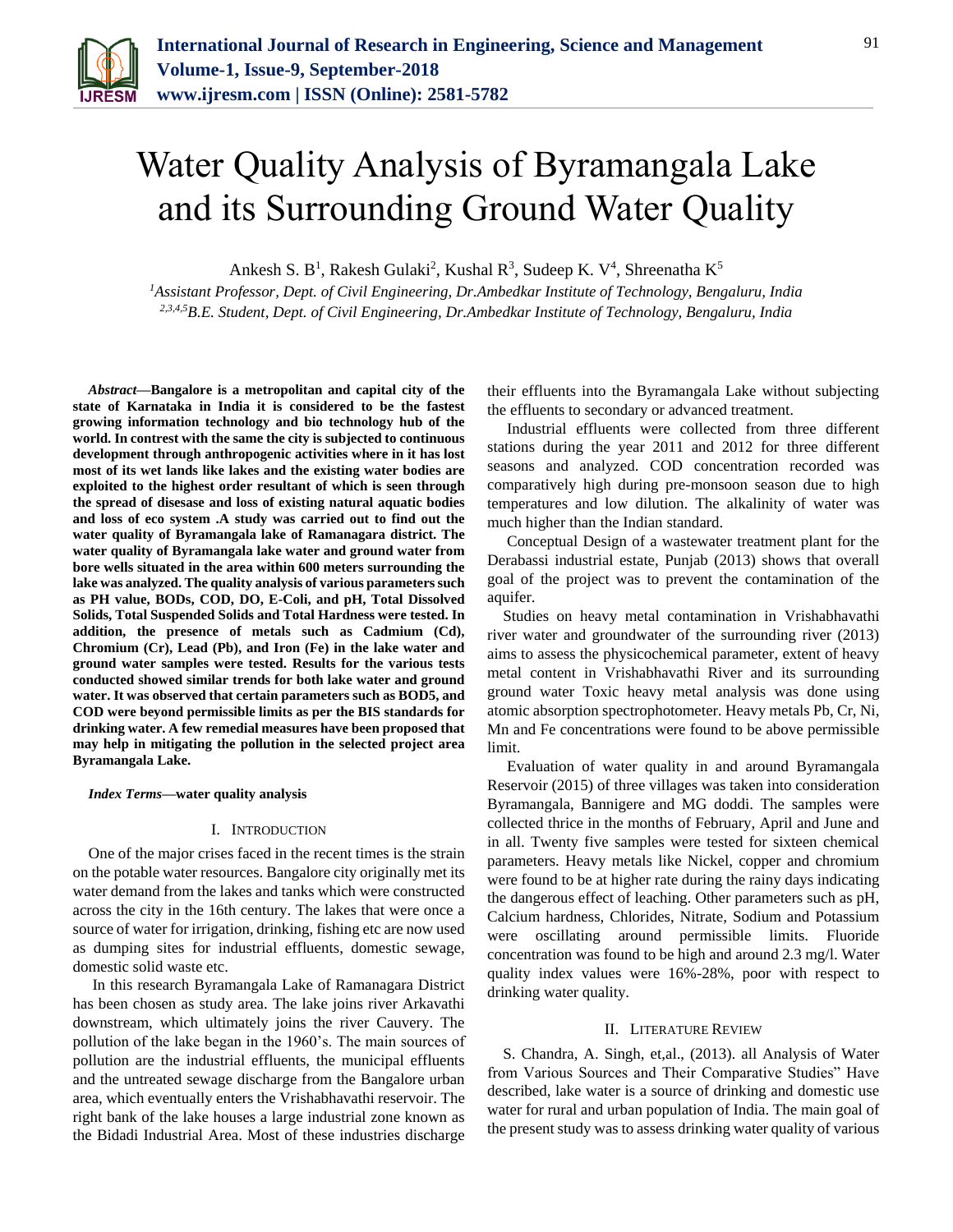

lakes i.e. Porur lake Chennai, Hussain Sager HydrabadVihar lake Mumbai in India. For this, lakes water samples were collected from six different sites and composite sample prepared were analyzed for pH, turbidity, electrical conductivity, total dissolved solids, total alkalinity, total hardness and calcium hardness, chemical oxygen demand (COD), biochemical oxygen demand (BOD), dissolved oxygen, sulphate, nitrate and chloride levels .Some heavy metals like Iron, Zinc, Cadmium, Mercury, Nickel and Chromium were also analyzed in these samples. There were variations for EC (141-1041 "#\$%& ), turbidity (2-9 NTU), TDS (107.1–935.8 mg/L), SO42- (4–8 mg/L), TA (42–410 mg/L), TH (41-280 mg/L), Ca–H (14-10 mg/L), BOD (5-9mg/L), COD (4–32 mg/L) NO3(1.1-3.6 mg/L) and Cl- (49-167 mg/L) levels at different sites. Water pollution indicates that these parameters were manifold higher than the prescribed limit by the WHO & BIS standard have studied, in present investigation an attempt was made for assessment of Seasonal Variation in Physicochemical Characteristics and Quality of Pravara River Water for Irrigation during year 2008. The study reveals that most of the physicochemical parameters of river water at five selected sites show moderate variation in their concentration for all seasons. However site 3 and 4 stands evidence of discharge of waste water from the city in the river. This intern indicated the quality of water for irrigation in the study area. The Sodium absorption ratio and Residual sodium carbonate values show good water quality for irrigation. However at site 3 and 4 the values of Kelly's index and Soluble Sodium Percentage exceed their standards in monsoon season indicating doubtful quality of water for irrigation.

M. S. Islam, B. S. Ismail,et,al., (2014) "Assessment of Physico-chemical and Microbiological parameters of Lakes" have studied; the purpose of this study was to assess the hydrological properties and water quality characteristics of Chini Lake in Pahang, Malaysia. A total of seven sampling stations were established at the main Feeder Rivers of Chini Lake for measurement of stream flow. A total of 10 monitoring stations covering the study area were selected for water sampling. Fourteen water quality parameters were analyzed based on in-situ and ex-situ analysis for two seasons and laboratory analyses were carried out according to the HACH and APHA methods. Stream flow from the seven Feeder Rivers into the Chini Lake was relatively slow, ranging from 0.001 to 1.31 m/s 3 or an average of 0.21 m /s. According to the INWQS (Interim National Water Quality Standards, Malaysia) 3 classification, the temperature was within the normal ranges; conductivity, total suspended solids , nitrate, sulphate and total dissolved solids were categorized under class I, while turbidity, dissolved oxygen (DO), biochemical oxygen demand (BOD), chemical oxygen demand (COD), ammoniacal nitrogen and phosphate came under class II and pH under class III. Furthermore water quality in Chini Lake varied temporally and spatially and the most affected parameters were pH, turbidity, DO, ammoniacal nitrogen, phosphate and conductivity. Based on the Malaysian Water Quality Index (WQI), the water in the Chini Lake was classified under class II, meaning it is suitable for recreational activities and safe for body contact.

M.S. Nagaraja Gupta and, C.Sadashivaiah, et,al.,(2014) "Assessment of water quality in peenya industrial area Bangalore" .The rapidity of industrialization that has recently become the need of the hour, for a developing country like India has turned into a major source of groundwater contamination. Huge inputs of pollutants from the industries have been taking the pollutant levels beyond the prescribed tolerable limits. The industries that induce the pollutants into the surface and groundwater sources from their activities do not strictly regulate their pollutant to safe limits. Many industries discharge their effluents without any proper treatment into nearby open pits or pass them through unlined channels, which move towards the low lying depressions on land, resulting in the contamination of groundwater and surface water sources. The industrial effluents, if not treated to remove or bring pollutant concentration level below standards specified, can pollute and cause serious damage to the surface and groundwater resources. The present study aims at evaluating the chemical characterization of Surface and Ground-water present in Peenya industrial area, Bangalore city in India. Surface and Groundwater samples from 40 distinct locations in the industrial area were collected. Analytical procedures as described in the Standard methods for the examination of water and wastewater were implemented for chemical analysis of these samples and the results were compared with the Bureau of Indian Standards (IS 10500) guideline values for potable water, in order to evaluate the possibility of health hazards in the study area. The results reveal that most of the study area is highly polluted, because of the excessive concentration of one or more water quality parameters such as pH, Total Hardness, Total Dissolved Solids, Dissolved Oxygen, Salinity, Alkalinity, Acidity and Electrical Conductivity. It is evident that more than 50 percent of water samples are non-potable as per Bureau of Indian standards (IS 10500).

Dr. GeethaViswanathan, Dr. Boppaiah, et,al.,(2010) "Water quality study of Hoskerehalli Lake of Bangalore" .The amount of atmospheric oxygen dissolved in the water is termed as dissolved oxygen and Salinity isthe dissolved salt content of water body. It is a general term used to describe the levels of different saltssuch as sodium chloride, magnesium and calcium sulfates, and bicarbonates etc. Optimum levels of DO and Salinity are required for the survival of all the aquatic living organisms. Rapid increase in thepopulation, drastic growth of industries, which are the resultants of Urbanization have introduced enormous amount of pollutants like  $NO_2$ ,  $CO_2$ ,  $SO_2$ gases into the air, which when dissolves in the water bodies, making the water acidic. This depletes the amount of Dissolved Oxygen and Salinity, which are essential for the aquatic life. Dissolved oxygen, Salinity, organic matter, hydrological patterns, geological position, paleoclimatic events, human interactions and biological interactions, determine the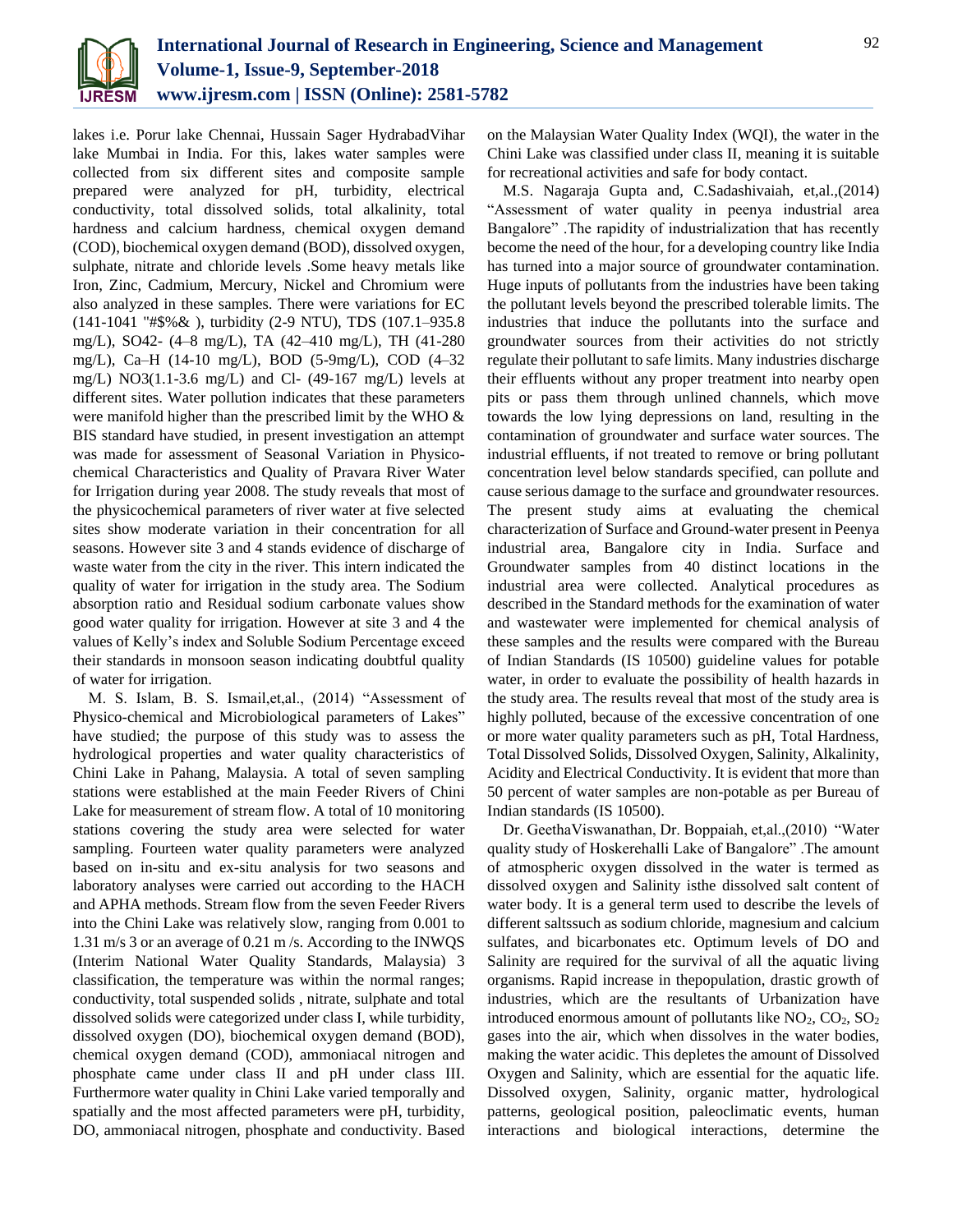

biological communities and ecological status of an inland lake. Muddy bottom also controls the distribution of dissolved substances in the natural lake. Life in aquatic ecosystem depends on dissolved oxygen in the water bodies. Oxygen concentration is higher in the air about 21% than that of oxygen concentration in water bodies. Oxygen concentration differs in epilemnion and hypolemnion of the lakes. Dissolved oxygen may change with depth. Dissolved oxygen % determines the type of organisms in a lake. Temperature increase also lowers the oxygen; microbes also play a role in altering the oxygen concentrations in the water bodies. The aim of our experiment was to find out the DO and salinity of the four lakes in our city at different ecological location s of the lakes, like the boating area sewage entering area, undisturbed area etc. and collect the water samples to check the algal biodiversity in these lakes, because algal bloom in the water bodies can be a bio indicator of that ecosystem. Our result shows that Sankey tank and lalbagh lake show similarities and Hebbal Lake and Ulsoor Lake show lot of variation.

Udayashankara T.H, Anita K.G, et,al.,(2013) "Study of water quality analysis of freshwater lakes of mysore".Lakes in urban regions are ecological security zones and true indicators of sustainable urban development. They provide opportunities for recreation, study of local aquatic life and ornamental purposes. As a result of increasing land use conflicts and effluent disposal, water bodies and their catchments in the urban regions have been the real casualties. The lakes considered have their specific importance. Lingambudhi Lake was one of the major lakes in Mysore a few decades ago. However, because of development of housing colonies and overgrazing, this lake has lost its quality. Hinkal Lake has been a sewage disposal site for the surrounding Hinkal area. Due to lack of natural water, the Government has decided to convert it into commercial areas. Mandakalli Lake provides water for irrigation to the surrounding agricultural areas and is used for fishing purposes. But due to agricultural runoff and sewage inputs, this lake has undergone degradation over the years. Kukkarahalli Lake is a major lake and is used for ornamental and recreational purposes. However, the disposal of treated domestic wastewater has caused severe pollution in the lake. In order for the policy makers and general public to understand the extent of pollution in these lakes, water quality indices have been formulated. In this study, water quality indices which have been used are Canadian Council of Ministers of Environment (CCME) and National Sanitation Foundation (NSF). CCME provides information on quality for all designated purposes of a lake, while NSF provides the quality level, if the lake is being used, or is to be used for drinking purposes. One of the remarkable aspects of the lake environment is the large number of phytoplankton species that are present at any given time. Phytoplankton diversity in four lakes of Mysore has been discussed. Nine diversity indices have been derived using the PASTA software program. An attempt has been made to correlate the presence and interactions of phytoplanktons and

the variation of water quality parameters in the considered lakes.

Panduranga Murthy, G, Puttaramaiah,G, et,al.,(2014) "The Innovative Water Quality Index (Iwqi) for Lakes of Mysore" Anew 'Innovative water quality Index' (IWQI) was applied to 4 lakes of Mysore City, India. Unlike many other indexes, this index requires the analysis of only 5 water chemistry parameters. Dissolved oxygen, Total phosphorous, Turbidity, Specific conductance and fecal coli forms were analyzed. The involvement of only a few parameters has the advantage of using the data in calculating the Total Maximum Daily Load (TMDL) of the undesired variables. Lingambudhi Lake had an index value between 1.9 and 2.2 and is rated between marginal and acceptable. Dalvoi Lake had values less than 2 and is raied as marginal, values in Kukkarahalli lake range between 1.7 and 2.3 which is also rated between marginal and acceptable. Yennehole Lake has values of 2.4 and can be rated as acceptable quality. Poor water quality in lakes imparts the lives of many species including fish and plants. This is often due to the nutrient loads from agricultural fertilizer run off, chemical pollutants, faces and urine of fish and animals. These excess nutrients over power the natural bacterial population that normally would keep the aquatic environment in balance. Due to such processes sludge develops and become overabundant. Oxygen saturation reduces and fish mortality rates increases. Permanent blooms of cyanobacteria were recorded in Kukkarahalli Lake (Microcystis aeruginosa) and Yennehole Lake (Spirulinaplatensis and Raphidiopsismedetereana). These two lakes have experienced massive fish kill during the past years. The IWQI involves only 5 parameters, is simple and can be applied to lake ecosystems also. Smaller number of parameters is advantageous in lake restoration activities.

R. W. Gaikwad, V. V. Sasane, et,al.,(2012) "Physicochemical analysis of Lonar Lake Water". has explained, the present work is aimed at assessing the water quality of the groundwater in and around Lonar Lake. Water quality has been determined by collecting groundwater samples and subjecting the samples to a comprehensive physiochemical analysis. For assessing water quality, pH, total hardness, calcium, magnesium, bicarbonate, chloride, nitrate, sulphate, total dissolved solids, iron, manganese and fluorides have been considered. The higher values has been found to be mainly for Iron, Total hardness, chloride, fluoride, calcium and magnesium, many literature shown that groundwater quality in Lonar Taluka has been badly affected by nitrate contamination. The analysis reveals that the groundwater of the area needs some degree of treatment before consumption, and it also needs to be protected from the perils of contamination. Many different options are now in progress for treatment of water locally.Various community based programs have been tried in the past, but only few of these purely community run plants are successful. The future lies in providing safe drinking water in rural areas with a mixture of these options so that the objectives of providing safe water at low cost for sustaining over a long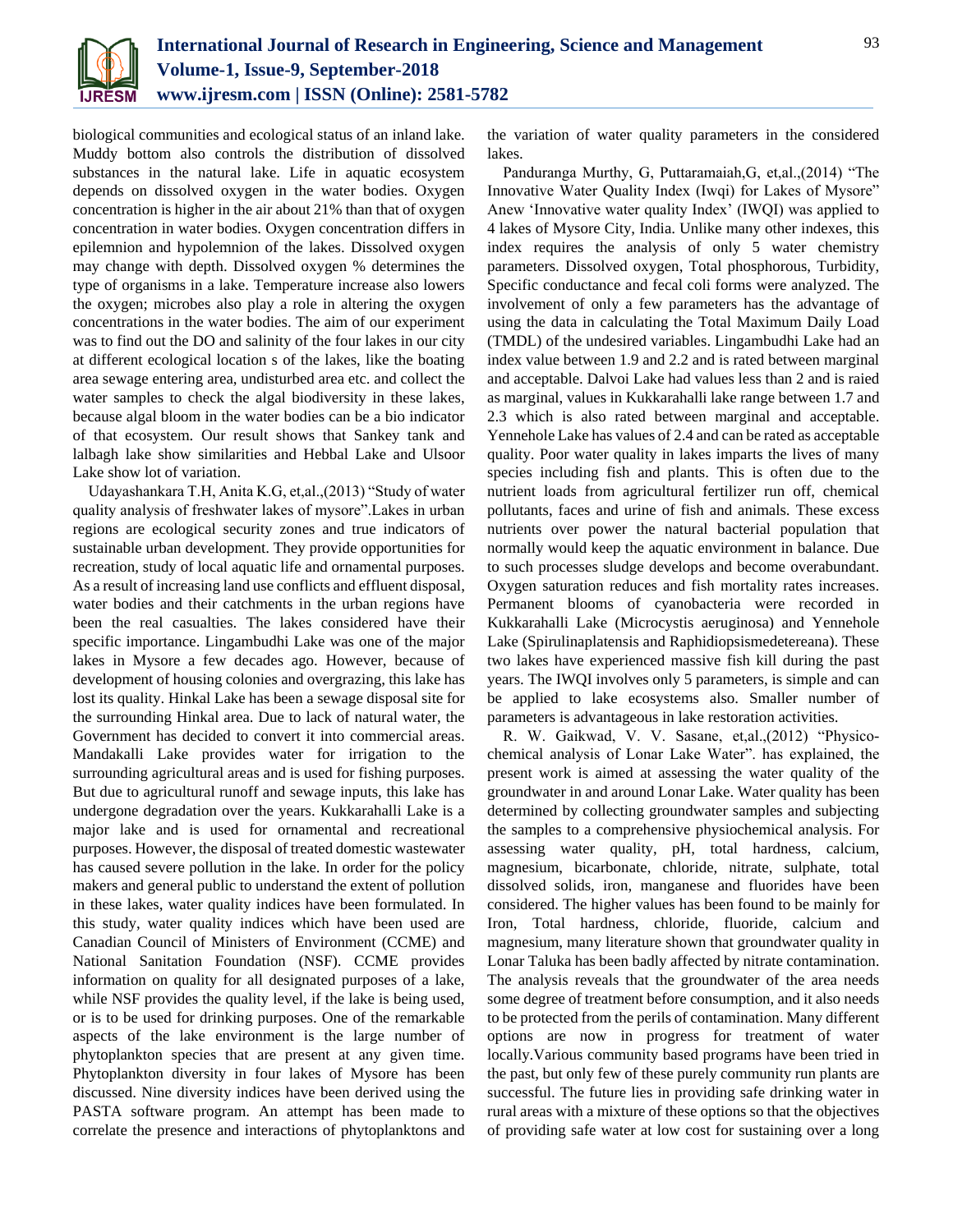

time and reaching to maximum number of people is achieved.

R. M. Khan, M. J. Jadhav, et,al.,(2007) "Qualitative and quantitative analysis of drinking water of TriveniLake".have explained, in order to understand the water quality of Triveni Lake, Physico-chemical parameters were studied and analyzed for the period of one year i.e. December 2010 to November 2011. Various physicochemical parameters, such as water temperature, air temperature, pH, humidity, conductivity, free Co2, total solid, dissolved oxygen, Total alkalinity,Total hardness, caco<sub>3</sub>, ca++, mg++ were studied. The results revealed that there was significant seasonal variation in some physicochemical parameters and most of the parameters were in normal range and indicated better quality of lake water. It has been found that the water is best for drinking purpose in winter and summer seasons.

Sulochna et. al., (1998) analyzed samples from bore well of Remote village near Tirunelveli in TamilNadu. The result revealed that declining of groundwater level increases the concentration of inorganic ions due to the predominate influence of sub soil rocks. Suk and Lee, (1999) studied the characterization of a groundwater hydrochemical system through multivariate analysis using clustering of groundwater zones in Incheon, Korea. According the study, the site was governed by two distinct hydrochemical regimes. Somashkar et. al (2000) analyzed ten different locations in Channapatna taluk Bangalore, Karnataka with the parameters pH, total alkalinity, total hardness, chloride, fluoride, total dissolved solids, calcium magnesium, nitrates and conductivity. They observed low fluoride content in this area.

Sohani et. al., (2001) collected 16 ground water samples from the Bore Wells of different colonies of Nandurbar Town (Maharashtra) and analyzed for 15 parameters related to water quality and found that some Physico-chemical parameters within the permissible limit and some are beyond the permissible limit of drinking water standards. High iron content (0.0 to 5.80 mg/L) has been detected. Ramanathan, (2002) carried out study of Systematic sampling of groundwater in different season's from1997 to 1999 in the entire Periyar district of Tamilnadu. Groundwater was colorless, odorless and is alkaline in nature. The water chemistry showed distinct variation in space and time and the influence of the anthropogenic sources. SAR, RSC, Na%, CR, TH etc shows that the water is generally good for domestic, agricultural purpose and is not good for long distance transport. Here the Fluoride concentration is generally lower than prescribed limit except few areas where the concentration exceeds 1.5ppm.

Zhang and Cheng, (2002) studied groundwater in GTA, Canada with special emphasis on the GIS spatial statistical analysis of. According to this study, the identification of binary evidential features to predicting the potential distributions of confined aquifers. These binary patterns correlated to the locations of flowing wells were integrated using multivariate logistic regression model and a predictive map was created to illustrate the potential distributions to confined aquifers in the OMR area. Mishra and Sahoo, (2003) studied the ground water quality in and around Deogarh and found that, the physicochemical parameters like pH, EC, TDS, TH, Na+ , K+ , Mg2+, Ca2+, Cl, SO4 2- and HCO3 - indicate that, the ground waters are suitable both for domestic and irrigation purpose.

Ramachandramoorty et. al., (2004) analyzed the fluoride ion concentration in the groundwater of Tiruchirapalli, Tamilnadu, India. They reported that low calcium content and high alkalinity increased the fluoride level in water; lower the total hardness higher was the fluoride ion concentration; and that groundwater was contaminated by the industrial activity and application of large amount of fertilizer around the area.

Ackah et. al., (2011) assessed the groundwater quality for drinking and irrigation of Teiman-Oyarifa community, Ga East municipality, Ghana. According the study theionic dominance for the major cations and the anions respectively were in these order; Na+ >K+ >Mg2+.>Ca2+ and Cl>HCO3 - >SO4 2->NO3 - and most of the samples fell in the US salinity laboratory classification of C2-S1. Arya et. al., (2011) assessed undergroundwater quality of Jhansi city, U.P., India. According the study, it was observed that parameters alkalinity, pH, DO,hydrogencarbonates were negatively correlated and EC, TDS, TA, TH, CO3 2-, Cl were show a positive correlation with temperature. Balakrishnan et. al., (2011) studied the groundwater quality mapping using geographic information system (GIS) of Gulbarga city, Karnataka, India. According the mapping was coded for potable zones, in the absence of better alternate source and non-potable zones in the study area, in terms of water quality. Gopalkrishna, (2011) assessed the physico-chemical status of groundwater samples in Akot city during post monsoon period. The parameters namely F and PO4 2- were found as zero for all sites. Liu and Xu, (2011) studied the water quality using hydrochemical and statistical analysis. According the study, the Q-mode hierarchical cluster analysis was applied to the standard z-scores of the data and 4 spatial groundwater types distinguished. The result revealed that the most predominant water type in cluster 1 and 3 was the  $Ca<sub>2</sub>+$  $HCO<sub>3</sub>$  - water type and cluster 2 indicated the marlstone and sulphate strata were the predominant factors influencing the water quality. Mande et. al., (2011) studied the evolution processes of groundwater quality in an urban area of Beijing. This study revealed that nitrate concentration was high in groundwater samples. According to them the distribution of soluble ions in the groundwater was stratified in the research area because of clay layers. The clay layers were found to control the concentration of cations and silica, as well as that of chloride ions in the groundwater. Meena et. al., (2011) studied fluoride

Mouna et. al., (2011) studied the use of geographical information system and water quality index to assess groundwater quality in EI Khairat deep aquifer, Enfidha, Tunisian Sahel. According the study, the spatial distribution map of TH shows that a majority of the groundwater samples falls in the very hard category and from the water quality index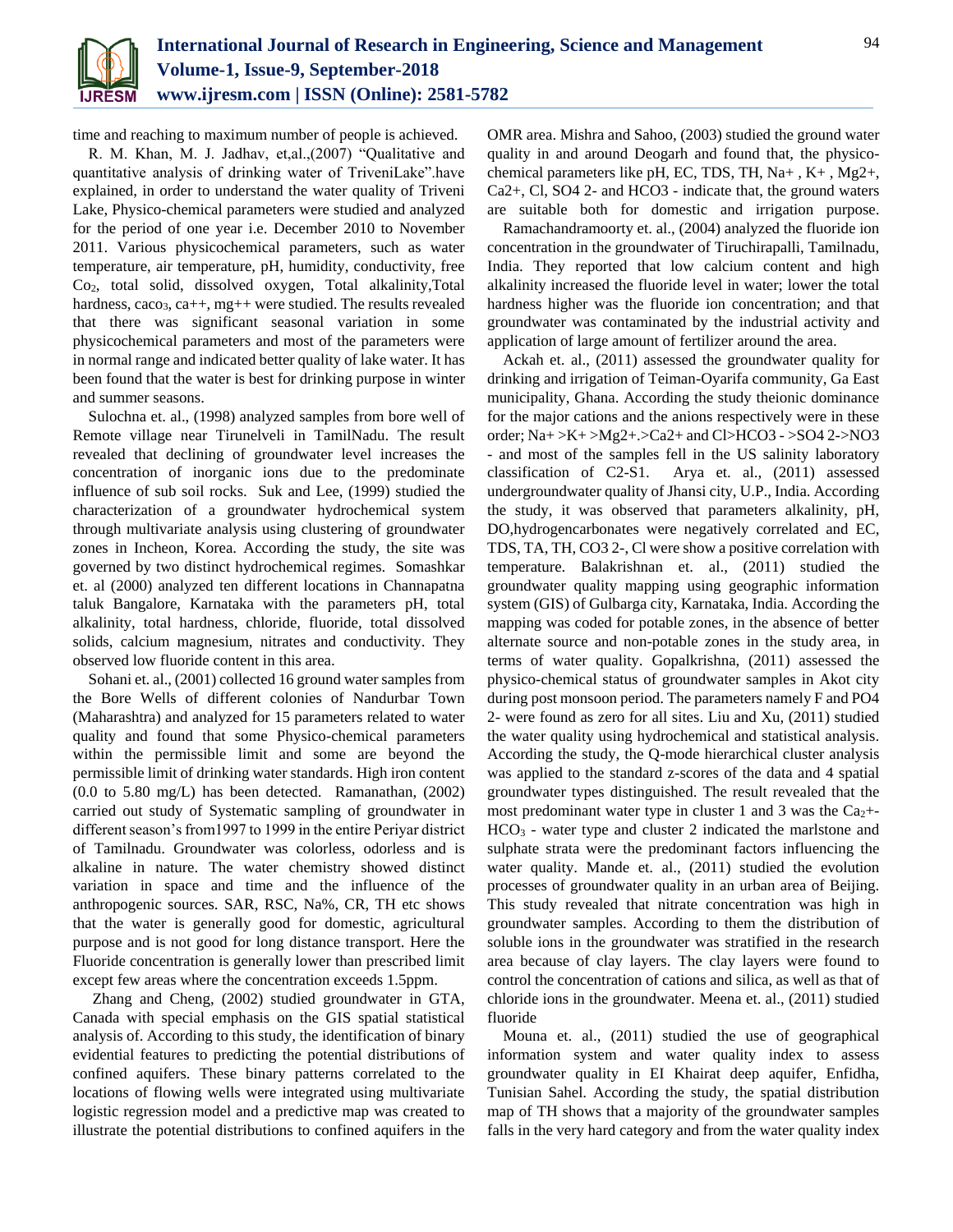

(WQI) assessment,water samples fall within the poor and very poor categories, suggesting that groundwater is unsuitable for drinking purposes. Obiefuna and Sheriff, (2011) assessed the groundwater quality of Pindiga Gombe area, Yola area, NE, Nigeria for irrigation and domestic purposes. They found that groundwater neither cause salinity hazard nor have an adverse effect on the soil properties of the study area. Patil et. al., (2011) monitored physico-chemical quality of fifteen water samples from different stations of Amalner town in Jalgaon district, Maharashtra, India. The chemical analysis of water sample showed considerable variations and samples compared with W.H.O. standards for the parameter measured and identified that the data of instrumental analysis indicated that very few situations nearby to sewage pond showed above the permissible limit. Samples showed increase in trend with respect to higher year. Pavendan et. al., (2011) assessed the physico-chemical and microbial parameters of drinking water from different water sources of Tiruchirappalli district, South India.

## *A. Objectives*

- The objective of the study is to be analyses the water quality of Byramangala lake & nearby sub surface water sample.
- Specific objective is to compare the lake water quality & nearby sub surface water quality
- To study effects caused due to water.
- To suggest measures to be taken to prevent the pollution

## III. MATERIALS AND METHODOLOGIES

# *A. General*

Several laboratory tests are conducted on water (raw as well as treated) to determine its characteristics and to determine the degree of treatment required to make it potable, as stated in the report.

Usually at under graduate level, the following tests will be required to be performed in water testing laboratory.

*B. List of Physical and Chemical Tests Conducted in the Laboratory*

- 1) Ph
- 2) Color
- 3) Odor
- 4) Turbidity
- 5) Total dissolved solids
- 6) Total hardness
- 7) Chlorides
- 8) Total alkalinit
- 9) Sulphates
- 10) COD
- 11) BOD
- 12) Oil and grease
- 13) phosphates
- 14) Temperature
- 15) Phenolic compound
- 16) Iron
- 17) Hexavalent Chromium
- *C. Results*

| S. No.         |                                          | <b>Results</b> | <b>Maximum</b> | <b>Maximum</b> |                    |
|----------------|------------------------------------------|----------------|----------------|----------------|--------------------|
|                | <b>Tests for lake water</b>              |                |                |                | <b>Protocol</b>    |
|                | Sample-1                                 |                | Acceptable     | Permissible    | IS-3025            |
|                |                                          |                | Limits(Mg/I)   | Limits(Mg/l)   |                    |
| 1              | pH Value                                 | 7.41           | $6.5 - 8.5$    | No Relaxation  | IS 3025 (Part 11)  |
| $\overline{c}$ | Color, Hazen Unit                        | 10             | 5              | 25             | IS 3025(Part 5)    |
| 3              | Odor                                     | Agreeable      | Agreeable      |                | IS 3025 (Part 05)  |
| $\overline{4}$ | Turbidity, NTU                           | 19.5           |                | 5              | IS 3025 (Part 10)  |
| 5              | Total Dissolved Solids, mg/L             | 1010.0         | 500            | 2000           | IS: 3025(Part 16)  |
| 6              | Total Hardness as CaCO , mg/L            | 390.0          | 200            | 600            | 1S 3025 (Part 21)  |
| 7              | Chloride as Cl, mg/L                     | 120.0          | 250            | 1000           | 1S: 3025 (Part32)  |
| 8              | Total Alkalinity as CaCO mg/L            | 520.0          | 200            | 600            | IS 3025 (Part 23)  |
| 9              | Sulphates as SO mg/L                     | 58.0           | 200            | 400            | IS: 3025 (Part 24) |
| 10             | $\overline{COD}$ , mg/L                  | 320            | 250            | ۰              | IS 3025 (Part 58)  |
| 11             | BOD (3days @ 27 C), mg/L                 | 32.9           | 10             |                | IS 3025(Part 64)   |
| 12             | Oil & Greases, mg/L                      | < 1.0          |                | 10             | IS 3025(Part 39)   |
| 13             | Phosphate as $PO_{4}$ mg/L               | 0.1            |                |                | IS 3025(Part 31)   |
| 14             | Temperature, <sup>O</sup> C              | 26             |                |                | IS 3025(Part 9)    |
| 15             | Phenolic Compound as C H OH, mg/L        | < 0.01         |                | 0.002          | IS 3025(Part-43)   |
| 16             | Iron as Fe, mg/L                         | 0.2            | 0.3            |                | IS 3025(Part-53)   |
| 17             | $6+$<br>Hexavalent Chromium as Cr , mg/L | < 0.01         | 0.05           | No Relaxation  | IS 3025(Part-52)   |

TABLE I TESTS FOR LAKE WATER SAMPLE-1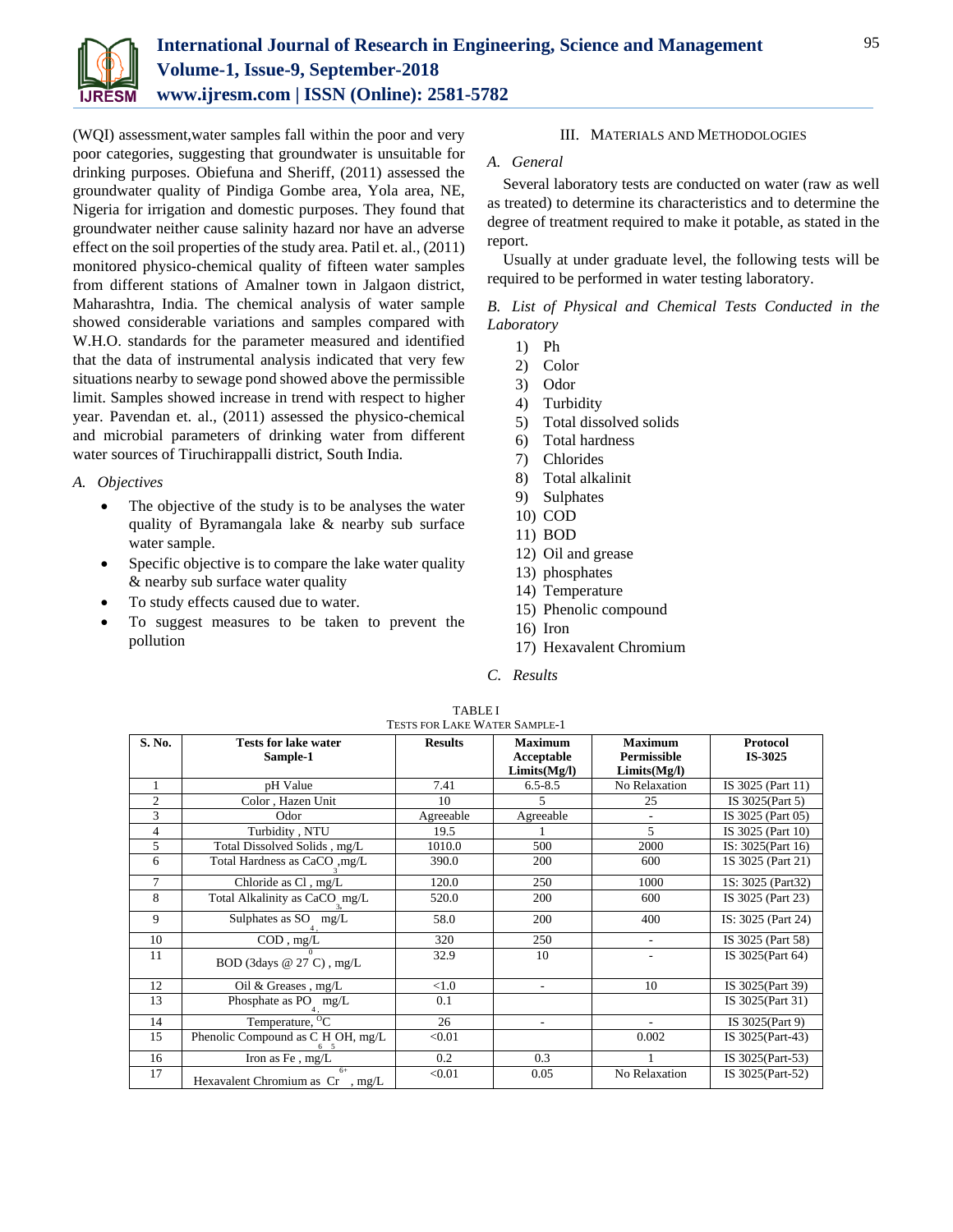

| TESTS FOR LAKE WATER SAMPLE-2 |                                            |                |                                            |                                               |                            |  |
|-------------------------------|--------------------------------------------|----------------|--------------------------------------------|-----------------------------------------------|----------------------------|--|
| S. No.                        | <b>Tests for lake water</b><br>Sample-2    | <b>Results</b> | <b>Maximum</b><br>Acceptable<br>Limits(Mg) | <b>Maximum</b><br>Permissible<br>Limits(Mg/I) | <b>Protocol</b><br>IS-3025 |  |
| 1                             | pH Value                                   | 7              | $6.5 - 8.5$                                | No Relaxation                                 | IS 3025 (Part 11)          |  |
| $\overline{c}$                | Color, Hazen Unit                          | 8              | 5                                          | 25                                            | IS 3025(Part 5)            |  |
| 3                             | Odor                                       | Agreeable      | Agreeable                                  |                                               | IS 3025 (Part 05)          |  |
| $\overline{4}$                | Turbidity, NTU                             | 13             |                                            | 5                                             | IS 3025 (Part 10)          |  |
| 5                             | Total Dissolved Solids, mg/L               | 900            | 500                                        | 2000                                          | IS: 3025(Part 16)          |  |
| 6                             | Total Hardness as CaCO <sub>3</sub> , mg/L | 350.0          | 200                                        | 600                                           | 1S 3025 (Part 21)          |  |
| 7                             | Chloride as Cl, mg/L                       | 110.0          | 250                                        | 1000                                          | 1S: 3025 (Part 32)         |  |
| 8                             | Total Alkalinity as $CaCO3$ mg/L           | 450.0          | 200                                        | 600                                           | IS 3025 (Part 23)          |  |
| 9                             | Sulphates as $SO_4$ mg/L                   | 70.0           | 200                                        | 400                                           | IS: 3025 (Part 24)         |  |
| 10                            | $COD$ , $mg/L$                             | 300            | 250                                        |                                               | IS 3025 (Part 58)          |  |
| 11                            | BOD (3days $@ 27$ <sup>0</sup> C), mg/L    | 25.8           | 10                                         | ٠                                             | IS 3025(Part 64)           |  |
| 12                            | Oil & Greases, mg/L                        | < 1.0          | ÷                                          | 10                                            | IS 3025(Part 39)           |  |
| 13                            | Phosphate as $PO_4$ , mg/L                 | 0.1            |                                            |                                               | IS 3025(Part 31)           |  |
| 14                            | Temperature, <sup>O</sup> C                | 26             | ٠                                          |                                               | IS 3025(Part 9)            |  |
| 15                            | Phenolic Compound as $C_6H_5OH$ , mg/L     | < 0.01         |                                            | 0.002                                         | IS 3025(Part-43)           |  |
| 16                            | Iron as Fe, mg/L                           | 0.125          | 0.3                                        |                                               | IS 3025(Part-53)           |  |
| 17                            | Hexavalent Chromium as $Cr^{6+}$ , mg/L    | < 0.01         | 0.05                                       | No Relaxation                                 | IS 3025(Part-52)           |  |

| <b>TABLE II</b>                    |
|------------------------------------|
| <b>TESTS FOR LAKE WATER SAMPLI</b> |

TABLE III TESTS FOR LAKE WATER SAMPLE-3

| S. No.         | <b>Tests for lake water</b><br>Sample-3    | <b>Results</b> | <b>Maximum</b><br>Acceptable | <b>Maximum</b><br><b>Permissible</b> | <b>Protocol</b><br>IS-3025 |
|----------------|--------------------------------------------|----------------|------------------------------|--------------------------------------|----------------------------|
|                |                                            |                | Limits(Mg)                   | Limits(Mg/I)                         |                            |
| 1              | pH Value                                   | 6.8            | $6.5 - 8.5$                  | No Relaxation                        | IS 3025 (Part 11)          |
| 2              | Color, Hazen Unit                          | 12             | 5                            | 25                                   | IS 3025(Part 5)            |
| 3              | Odor                                       | Agreeable      | Agreeable                    |                                      | IS 3025 (Part 05)          |
| $\overline{4}$ | Turbidity, NTU                             | 16.3           |                              | 5                                    | IS 3025 (Part 10)          |
| 5              | Total Dissolved Solids, mg/L               | 1300           | 500                          | 2000                                 | IS: 3025(Part 16)          |
| 6              | Total Hardness as CaCO <sub>3</sub> , mg/L | 450.0          | 200                          | 600                                  | 1S 3025 (Part 21)          |
| 7              | Chloride as Cl, mg/L                       | 180.0          | 250                          | 1000                                 | 1S: 3025 (Part 32)         |
| 8              | Total Alkalinity as $CaCO3$ mg/L           | 570.5          | 200                          | 600                                  | IS 3025 (Part 23)          |
| 9              | Sulphates as $SO_4$ , mg/L                 | 120.0          | 200                          | 400                                  | IS: 3025 (Part 24)         |
| 10             | $COD$ , mg/L                               | 350            | 250                          | $\overline{a}$                       | IS 3025 (Part 58)          |
| 11             | BOD (3days @ $27^{\circ}$ C), mg/L         | 38.3           | 10                           | ۰                                    | IS 3025(Part 64)           |
| 12             | Oil & Greases, mg/L                        | < 1.0          | $\overline{\phantom{a}}$     | 10                                   | IS 3025(Part 39)           |
| 13             | Phosphate as $PO_4$ , mg/L                 | 0.1            |                              |                                      | IS 3025(Part 31)           |
| 14             | Temperature, <sup>o</sup> C                | 26             | $\overline{a}$               |                                      | IS 3025(Part 9)            |
| 15             | Phenolic Compound as $C_6H_5OH$ , mg/L     | < 0.01         |                              | 0.002                                | IS 3025(Part-43)           |
| 16             | Iron as Fe, mg/L                           | 0.2            | 0.3                          |                                      | IS 3025(Part-53)           |
| 17             | Hexavalent Chromium as $Cr^{6+}$ , mg/L    | < 0.01         | 0.05                         | No Relaxation                        | IS 3025(Part-52)           |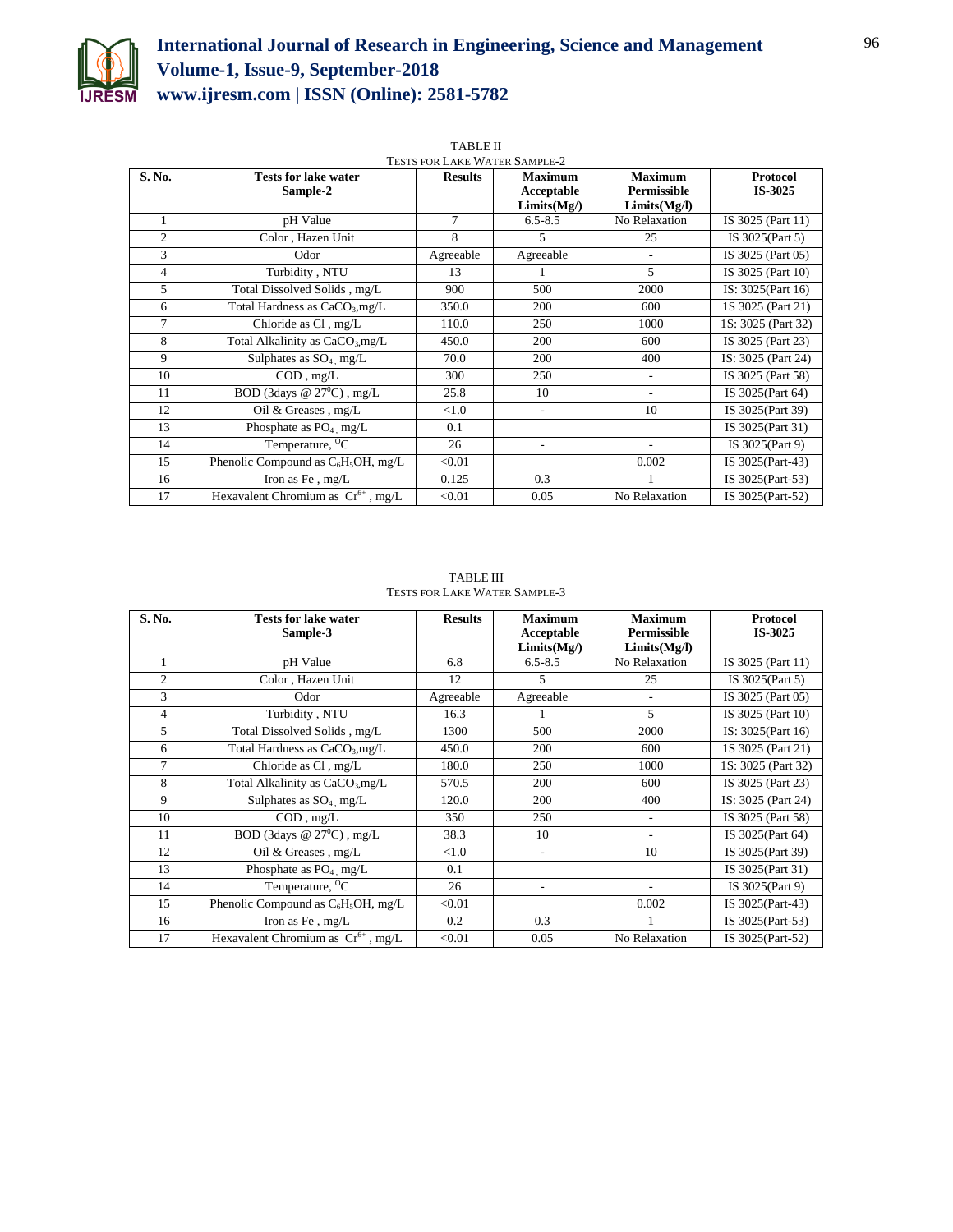

| <b>TABLE IV</b>                      |
|--------------------------------------|
| <b>TESTS FOR LAKE WATER SAMPLE-4</b> |

| S. No.         | <b>Tests for lake water</b>                 | <b>Results</b> | <b>Maximum</b> | <b>Maximum</b>     | <b>Protocol</b>    |  |
|----------------|---------------------------------------------|----------------|----------------|--------------------|--------------------|--|
|                | Sample-4                                    |                | Acceptable     | <b>Permissible</b> | IS-3025            |  |
|                |                                             |                | Limits(Mg)     | Limits(Mg/I)       |                    |  |
|                | pH Value                                    | 7.2            | $6.5 - 8.5$    | No Relaxation      | IS 3025 (Part 11)  |  |
| $\overline{c}$ | Color, Hazen Unit                           | 14             | 5              | 25                 | IS 3025(Part 5)    |  |
| 3              | Odor                                        | disagreeable   | Agreeable      | ٠                  | IS 3025 (Part 05)  |  |
| 4              | Turbidity, NTU                              | 11.33          |                | 5                  | IS 3025 (Part 10)  |  |
| 5              | Total Dissolved Solids, mg/L                | 1280.0         | 500            | 2000               | IS: 3025(Part 16)  |  |
| 6              | Total Hardness as $CaCO3, mg/L$             | 420.0          | 200            | 600                | 1S 3025 (Part 21)  |  |
| 7              | Chloride as Cl, mg/L                        | 135.0          | 250            | 1000               | 1S: 3025 (Part 32) |  |
| 8              | Total Alkalinity as CaCO <sub>3</sub> ,mg/L | 545.0          | 200            | 600                | IS 3025 (Part 23)  |  |
| 9              | Sulphates as $SO_4$ , mg/L                  | 58.0           | 200            | 400                | IS: 3025 (Part 24) |  |
| 10             | $COD$ , $mg/L$                              | 380            | 250            | ٠                  | IS 3025 (Part 58)  |  |
| 11             | BOD (3days $@27^0C)$ , mg/L                 | 32.9           | 10             | ۰                  | IS 3025(Part 64)   |  |
| 12             | Oil & Greases, mg/L                         | < 1.0          | ٠              | 10                 | IS 3025(Part 39)   |  |
| 13             | Phosphate as $PO_4$ , mg/L                  | 0.1            |                |                    | IS 3025(Part 31)   |  |
| 14             | Temperature, <sup>o</sup> C                 | 26             | ۰              | ٠                  | IS 3025(Part 9)    |  |
| 15             | Phenolic Compound as $C_6H_5OH$ , mg/L      | < 0.01         |                | 0.002              | IS 3025(Part-43)   |  |
| 16             | Iron as Fe, mg/L                            | 0.2            | 0.3            |                    | IS 3025(Part-53)   |  |
| 17             | Hexavalent Chromium as $Cr^{6+}$ , mg/L     | < 0.01         | 0.05           | No Relaxation      | IS 3025(Part-52)   |  |

TABLE V TESTS FOR LAKE WATER SAMPLE-5

| S. No.         | <b>Tests for lake water</b>             | <b>Results</b> | <b>Maximum</b>           | <b>Maximum</b><br><b>Permissible</b> | <b>Protocol</b><br>IS-3025 |
|----------------|-----------------------------------------|----------------|--------------------------|--------------------------------------|----------------------------|
|                | Sample-5                                |                | Acceptable<br>Limits(Mg) | Limits(Mg/I)                         |                            |
| 1              | pH Value                                | 6.83           | $6.5 - 8.5$              | No Relaxation                        | IS 3025 (Part 11)          |
| $\overline{c}$ | Color, Hazen Unit                       | 17             | 5                        | 25                                   | IS 3025(Part 5)            |
| 3              | Odor                                    | disagreeable   | Agreeable                |                                      | IS 3025 (Part 05)          |
| $\overline{4}$ | Turbidity, NTU                          | 13.66          |                          | 5                                    | IS 3025 (Part 10)          |
| 5              | Total Dissolved Solids, mg/L            | 1360.0         | 500                      | 2000                                 | IS: 3025(Part 16)          |
| 6              | Total Hardness as $CaCO3, mg/L$         | 425.0          | 200                      | 600                                  | 1S 3025 (Part 21)          |
| 7              | Chloride as Cl, mg/L                    | 185.0          | 250                      | 1000                                 | 1S: 3025 (Part 32)         |
| 8              | Total Alkalinity as $CaCO3$ mg/L        | 568.0          | 200                      | 600                                  | IS 3025 (Part 23)          |
| 9              | Sulphates as $SO_4$ mg/L                | 64.0           | 200                      | 400                                  | IS: 3025 (Part 24)         |
| 10             | $COD$ , mg/L                            | 355            | 250                      | $\overline{a}$                       | IS 3025 (Part 58)          |
| 11             | BOD (3days @ $27^{\circ}$ C), mg/L      | 41.4           | 10                       | ٠                                    | IS 3025(Part 64)           |
| 12             | Oil & Greases, mg/L                     | < 1.0          | $\overline{a}$           | 10                                   | IS 3025(Part 39)           |
| 13             | Phosphate as $PO_4$ , mg/L              | 0.1            |                          |                                      | IS 3025(Part 31)           |
| 14             | Temperature, <sup>O</sup> C             | 26             | $\overline{a}$           |                                      | IS 3025(Part 9)            |
| 15             | Phenolic Compound as $C_6H_5OH$ , mg/L  | < 0.01         |                          | 0.002                                | IS 3025(Part-43)           |
| 16             | Iron as Fe, mg/L                        | 0.18           | 0.3                      |                                      | IS 3025(Part-53)           |
| 17             | Hexavalent Chromium as $Cr^{6+}$ , mg/L | < 0.01         | 0.05                     | No Relaxation                        | IS 3025(Part-52)           |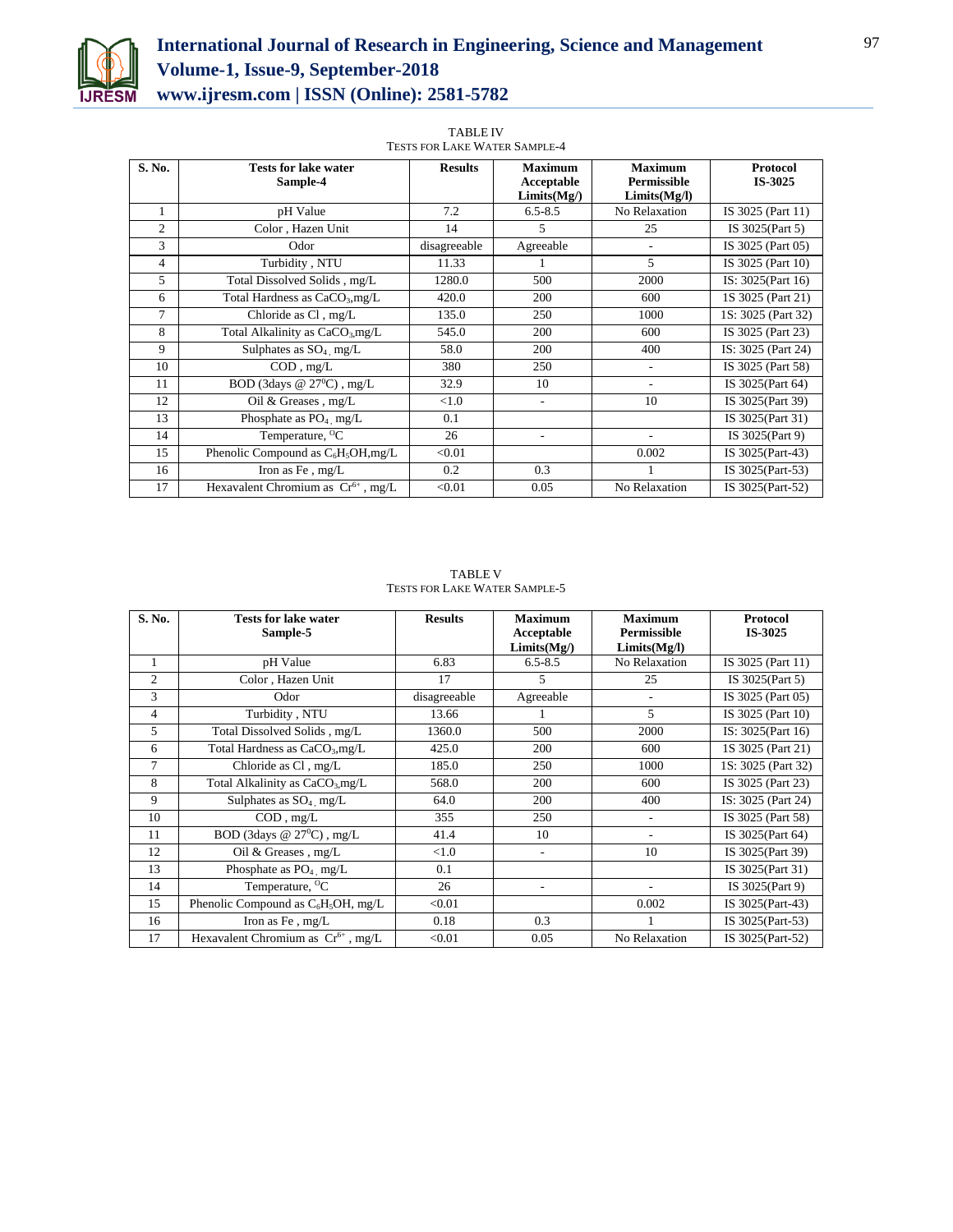

TABLE VI TESTS FOR LAKE WATER SAMPLE-6

| S. No.         | <b>Tests for lake water</b>             | <b>Results</b> | <b>Maximum</b>           | <b>Maximum</b>                     | <b>Protocol</b>    |
|----------------|-----------------------------------------|----------------|--------------------------|------------------------------------|--------------------|
|                | Sample-6                                |                | Acceptable<br>Limits(Mg) | <b>Permissible</b><br>Limits(Mg/l) | IS-3025            |
| 1              | pH Value                                | 6.86           | $6.5 - 8.5$              | No Relaxation                      | IS 3025 (Part 11)  |
| 2              | Color, Hazen Unit                       | 5              | 5                        | 25                                 | IS $3025$ (Part 5) |
| 3              | Odor                                    | Agreeable      | Agreeable                |                                    | IS 3025 (Part 05)  |
| $\overline{4}$ | Turbidity, NTU                          | 9.6            |                          | 5                                  | IS 3025 (Part 10)  |
| 5              | Total Dissolved Solids, mg/L            | 960.0          | 500                      | 2000                               | IS: 3025(Part 16)  |
| 6              | Total Hardness as $CaCO3, mg/L$         | 420.0          | 200                      | 600                                | 1S 3025 (Part 21)  |
| $\overline{7}$ | Chloride as Cl, mg/L                    | 100.0          | 250                      | 1000                               | 1S: 3025 (Part 32) |
| 8              | Total Alkalinity as $CaCO3$ mg/L        | 490.0          | 200                      | 600                                | IS 3025 (Part 23)  |
| 9              | Sulphates as $SO_4$ , mg/L              | 52.3           | 200                      | 400                                | IS: 3025 (Part 24) |
| 10             | $COD$ , mg/L                            | 8.0            | 250                      | $\overline{\phantom{a}}$           | IS 3025 (Part 58)  |
| 11             | BOD (3days @ $27^0C$ ), mg/L            | < 1.0          | 10                       | $\overline{\phantom{a}}$           | IS 3025(Part 64)   |
| 12             | Oil & Greases, mg/L                     | < 1.0          | ۰                        | 10                                 | IS 3025(Part 39)   |
| 13             | Phosphate as $PO_4$ mg/L                | < 0.1          |                          |                                    | IS 3025(Part 31)   |
| 14             | Temperature, $\overline{^0C}$           | 25.4           | ä,                       |                                    | IS 3025(Part 9)    |
| 15             | Phenolic Compound as $C_6H_5OH$ , mg/L  | < 0.01         |                          | 0.002                              | IS 3025(Part-43)   |
| 16             | Iron as Fe, mg/L                        | 0.1            | 0.3                      |                                    | IS 3025(Part-53)   |
| 17             | Hexavalent Chromium as $Cr^{6+}$ , mg/L | < 0.01         | 0.05                     | No Relaxation                      | IS 3025(Part-52)   |

TABLE VII TESTS FOR LAKE WATER SAMPLE-7

| S. No.         | <b>Tests for lake water</b><br>Sample-7     | <b>Results</b> | <b>Maximum</b><br>Acceptable<br>Limits(Mg) | <b>Maximum</b><br><b>Permissible</b><br>Limits(Mg/I) | <b>Protocol</b><br>IS-3025 |
|----------------|---------------------------------------------|----------------|--------------------------------------------|------------------------------------------------------|----------------------------|
| 1              | pH Value                                    | 6.72           | $6.5 - 8.5$                                | No Relaxation                                        | IS 3025 (Part 11)          |
| 2              | Color, Hazen Unit                           | 5              | 5                                          | 25                                                   | IS 3025(Part 5)            |
| 3              | Odor                                        | Agreeable      | Agreeable                                  | $\overline{\phantom{a}}$                             | IS 3025 (Part 05)          |
| $\overline{4}$ | Turbidity, NTU                              | 9              | 1                                          | 5                                                    | IS 3025 (Part 10)          |
| 5              | Total Dissolved Solids, mg/L                | 860.0          | 500                                        | 2000                                                 | IS: 3025(Part 16)          |
| 6              | Total Hardness as CaCO <sub>3</sub> , mg/L  | 430.0          | 200                                        | 600                                                  | 1S 3025 (Part 21)          |
| 7              | Chloride as Cl, mg/L                        | 120.0          | 250                                        | 1000                                                 | 1S: 3025 (Part 32)         |
| 8              | Total Alkalinity as CaCO <sub>3</sub> ,mg/L | 440.0          | 200                                        | 600                                                  | IS 3025 (Part 23)          |
| 9              | Sulphates as $SO_4$ mg/L                    | 51.2           | 200                                        | 400                                                  | IS: 3025 (Part 24)         |
| 10             | $COD$ , $mg/L$                              | 8.0            | 250                                        | ٠                                                    | IS 3025 (Part 58)          |
| 11             | BOD (3days @ $27^{\circ}$ C), mg/L          | < 1.0          | 10                                         | $\overline{\phantom{a}}$                             | IS 3025(Part 64)           |
| 12             | Oil & Greases, $mg/L$                       | < 1.0          | ٠                                          | 10                                                   | IS 3025(Part 39)           |
| 13             | Phosphate as $PO4$ , mg/L                   | < 0.1          |                                            |                                                      | IS 3025(Part 31)           |
| 14             | Temperature, <sup>O</sup> C                 | 25.4           | ٠                                          |                                                      | IS 3025(Part 9)            |
| 15             | Phenolic Compound as $C_6H_5OH$ , mg/L      | < 0.01         |                                            | 0.002                                                | IS 3025(Part-43)           |
| 16             | Iron as Fe, mg/L                            | 0.2            | 0.3                                        |                                                      | IS 3025(Part-53)           |
| 17             | Hexavalent Chromium as $Cr^{6+}$ , mg/L     | < 0.01         | 0.05                                       | No Relaxation                                        | IS 3025(Part-52)           |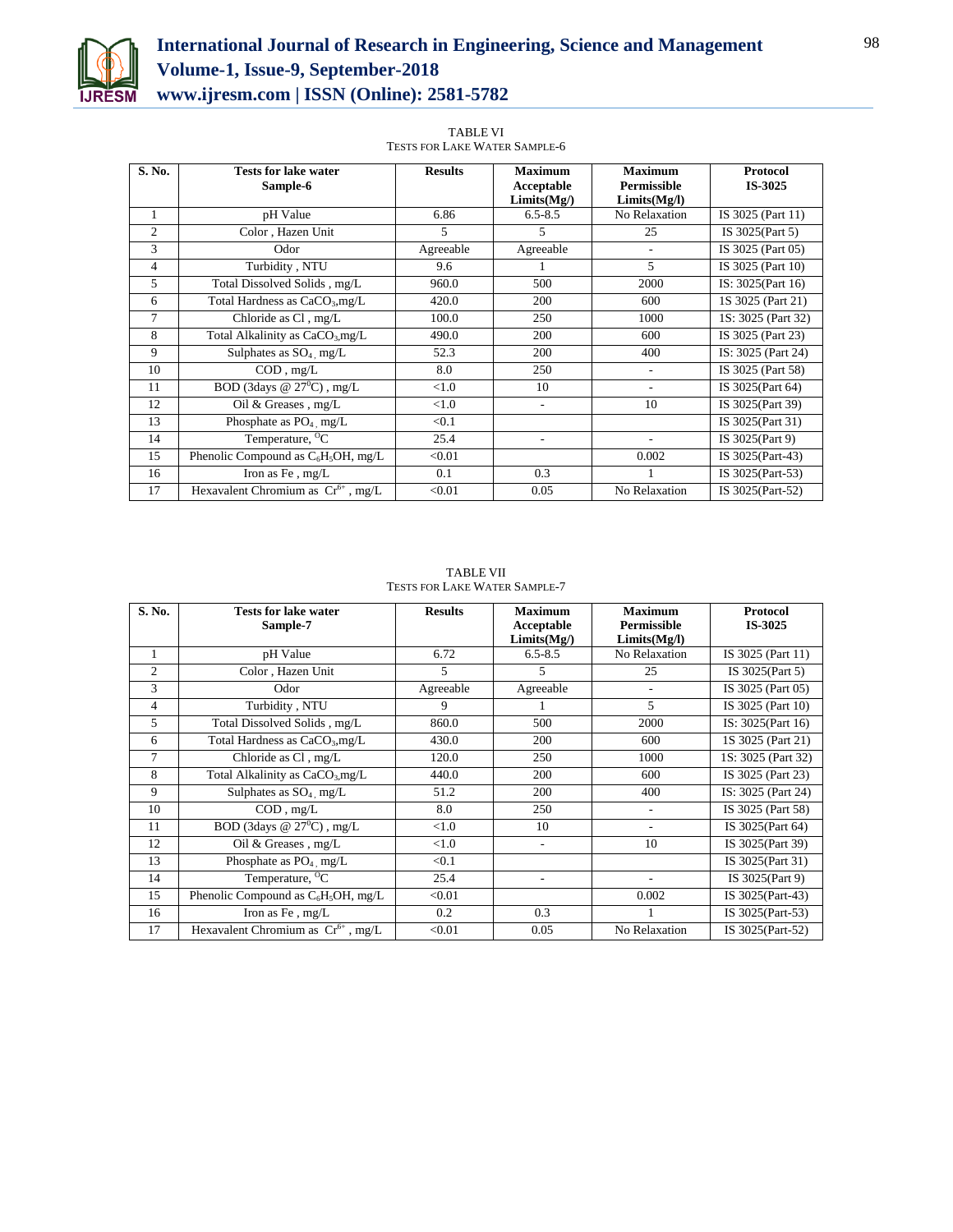

| <b>TABLE VIII</b>                    |
|--------------------------------------|
| <b>TESTS FOR LAKE WATER SAMPLE-8</b> |

| S. No.         | <b>Tests for lake water</b><br>Sample-8     | <b>Results</b> | <b>Maximum</b><br>Acceptable<br>Limits(Mg) | <b>Maximum</b><br><b>Permissible</b><br>Limits(Mg/I) | <b>Protocol</b><br>IS-3025 |  |  |
|----------------|---------------------------------------------|----------------|--------------------------------------------|------------------------------------------------------|----------------------------|--|--|
| 1              | pH Value                                    | 7.10           | $6.5 - 8.5$                                | No Relaxation                                        | IS 3025 (Part 11)          |  |  |
| $\overline{c}$ | Color, Hazen Unit                           | 3              | 5                                          | 25                                                   | IS 3025(Part 5)            |  |  |
| 3              | Odor                                        | Agreeable      | Agreeable                                  | $\overline{\phantom{a}}$                             | IS 3025 (Part 05)          |  |  |
| $\overline{4}$ | Turbidity, NTU                              | 7.2            |                                            | 5                                                    | IS 3025 (Part 10)          |  |  |
| 5              | Total Dissolved Solids, mg/L                | 820.0          | 500                                        | 2000                                                 | IS: 3025(Part 16)          |  |  |
| 6              | Total Hardness as $CaCO3, mg/L$             | 410.0          | 200                                        | 600                                                  | 1S 3025 (Part 21)          |  |  |
| $\overline{7}$ | Chloride as Cl, mg/L                        | 140.5          | 250                                        | 1000                                                 | 1S: 3025 (Part 32)         |  |  |
| 8              | Total Alkalinity as CaCO <sub>3</sub> ,mg/L | 460.3          | 200                                        | 600                                                  | IS 3025 (Part 23)          |  |  |
| 9              | Sulphates as $SO_4$ mg/L                    | 45.6           | 200                                        | 400                                                  | IS: 3025 (Part 24)         |  |  |
| 10             | $COD$ , mg/L                                | 5.0            | 250                                        |                                                      | IS 3025 (Part 58)          |  |  |
| 11             | BOD (3days @ $27^0$ C), mg/L                | ${<}1.0$       | 10                                         | $\overline{\phantom{a}}$                             | IS 3025(Part 64)           |  |  |
| 12             | Oil & Greases, mg/L                         | < 1.0          | $\overline{\phantom{a}}$                   | 10                                                   | IS 3025(Part 39)           |  |  |
| 13             | Phosphate as PO <sub>4</sub> , mg/L         | < 0.1          |                                            |                                                      | IS 3025(Part 31)           |  |  |
| 14             | Temperature, <sup>O</sup> C                 | 25.4           | $\overline{\phantom{a}}$                   |                                                      | IS 3025(Part 9)            |  |  |
| 15             | Phenolic Compound as $C_6H_5OH$ , mg/L      | < 0.01         |                                            | 0.002                                                | IS 3025(Part-43)           |  |  |
| 16             | Iron as Fe, mg/L                            | 0.18           | 0.3                                        |                                                      | IS 3025(Part-53)           |  |  |
| 17             | Hexavalent Chromium as $Cr^{6+}$ , mg/L     | < 0.01         | 0.05                                       | No Relaxation                                        | IS 3025(Part-52)           |  |  |

TABLE IX TESTS FOR LAKE WATER SAMPLE-9

| S. No.         | <b>Tests for lake water</b><br>Sample-9     | <b>Results</b> | <b>Maximum</b><br>Acceptable | <b>Maximum</b><br><b>Permissible</b> | <b>Protocol</b><br>IS-3025 |
|----------------|---------------------------------------------|----------------|------------------------------|--------------------------------------|----------------------------|
|                |                                             |                | Limits(Mg)                   | Limits(Mg/I)                         |                            |
| 1              | pH Value                                    | 7.18           | $6.5 - 8.5$                  | No Relaxation                        | IS 3025 (Part 11)          |
| $\overline{2}$ | Color, Hazen Unit                           | $<$ 5          | 5                            | 25                                   | IS 3025(Part 5)            |
| 3              | Odor                                        | Agreeable      | Agreeable                    |                                      | IS 3025 (Part 05)          |
| 4              | Turbidity, NTU                              | 1.9            |                              | 5                                    | IS 3025 (Part 10)          |
| 5              | Total Dissolved Solids, mg/L                | 1190.0         | 500                          | 2000                                 | IS: 3025(Part 16)          |
| 6              | Total Hardness as $CaCO3, mg/L$             | 440.0          | 200                          | 600                                  | 1S 3025 (Part 21)          |
| 7              | Chloride as Cl, mg/L                        | 220.0          | 250                          | 1000                                 | 1S: 3025 (Part 32)         |
| 8              | Total Alkalinity as CaCO <sub>3</sub> ,mg/L | 380.0          | 200                          | 600                                  | IS 3025 (Part 23)          |
| 9              | Sulphates as $SO_4$ , mg/L                  | 51.1           | 200                          | 400                                  | IS: 3025 (Part 24)         |
| 10             | $COD$ , mg/L                                | 10.0           | 250                          |                                      | IS 3025 (Part 58)          |
| 11             | BOD (3days $@27^0C)$ , mg/L                 | < 1.0          | 10                           | $\overline{\phantom{a}}$             | IS 3025(Part 64)           |
| 12             | Oil & Greases, mg/L                         | < 1.0          | ٠                            | 10                                   | IS 3025(Part 39)           |
| 13             | Phosphate as $PO4$ mg/L                     | < 0.1          |                              |                                      | IS 3025(Part 31)           |
| 14             | Temperature, <sup>O</sup> C                 | 25.8           | ٠                            |                                      | IS 3025(Part 9)            |
| 15             | Phenolic Compound as $C_6H_5OH$ , mg/L      | < 0.01         |                              | 0.002                                | IS 3025(Part-43)           |
| 16             | Iron as Fe, mg/L                            | 0.14           | 0.3                          |                                      | IS 3025(Part-53)           |
| 17             | Hexavalent Chromium as $Cr^{6+}$ , mg/L     | < 0.05         | 0.05                         | No Relaxation                        | IS 3025(Part-52)           |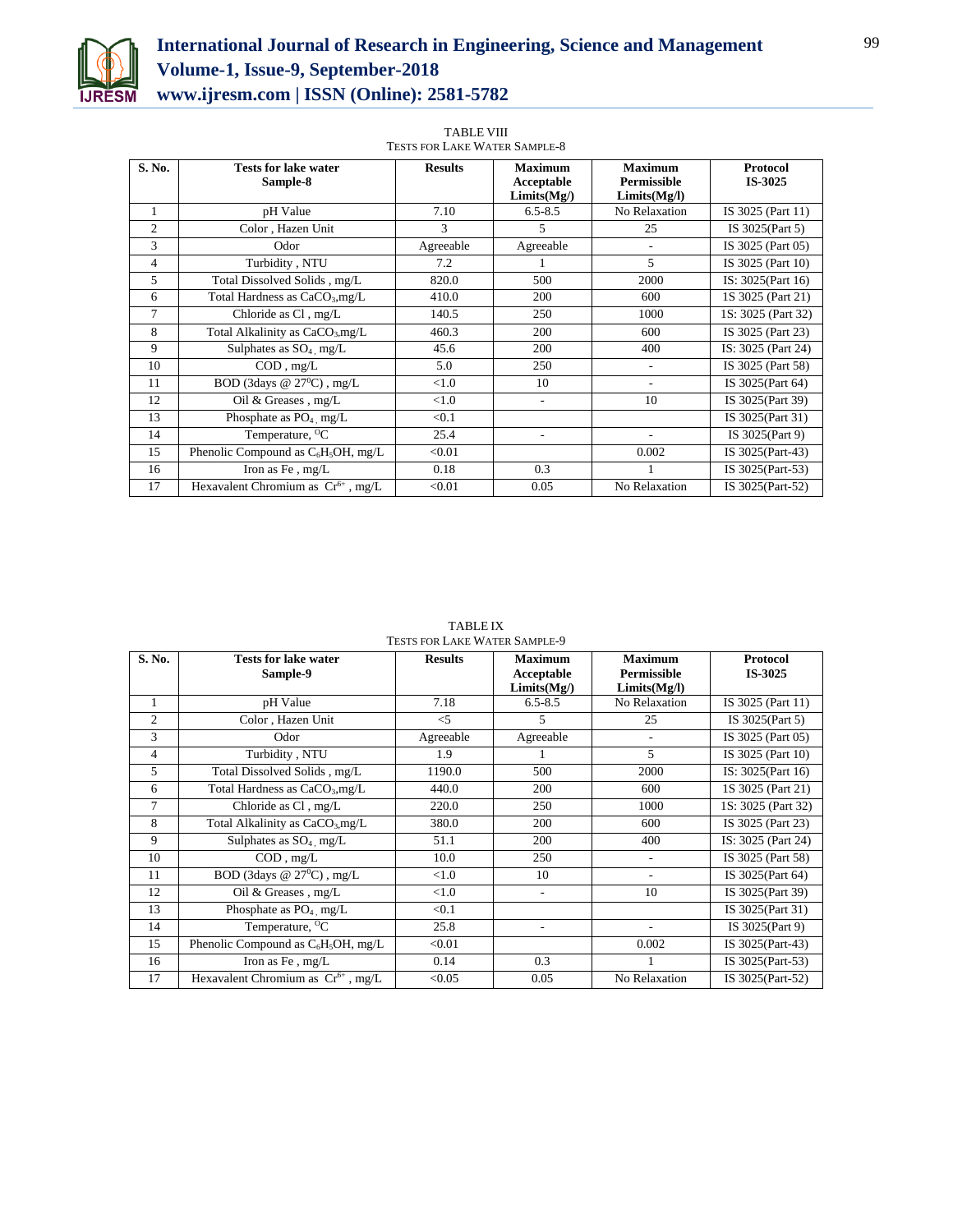

| TESTS FOR LAKE WATER SAMPLE-TU |                                             |                |                                            |                                               |                            |
|--------------------------------|---------------------------------------------|----------------|--------------------------------------------|-----------------------------------------------|----------------------------|
| S. No.                         | <b>Tests for lake water</b><br>Sample-10    | <b>Results</b> | <b>Maximum</b><br>Acceptable<br>Limits(Mg) | <b>Maximum</b><br>Permissible<br>Limits(Mg/I) | <b>Protocol</b><br>IS-3025 |
| 1                              | pH Value                                    | 7.5            | $6.5 - 8.5$                                | No Relaxation                                 | IS 3025 (Part 11)          |
| $\overline{c}$                 | Color, Hazen Unit                           | $<$ 5          | 5                                          | 25                                            | IS 3025(Part 5)            |
| 3                              | Odor                                        | Agreeable      | Agreeable                                  | $\overline{\phantom{a}}$                      | IS 3025 (Part 05)          |
| $\overline{4}$                 | Turbidity, NTU                              | 1.3            |                                            | 5                                             | IS 3025 (Part 10)          |
| 5                              | Total Dissolved Solids, mg/L                | 1050.0         | 500                                        | 2000                                          | IS: 3025(Part 16)          |
| 6                              | Total Hardness as CaCO <sub>3</sub> , mg/L  | 410.0          | 200                                        | 600                                           | 1S 3025 (Part 21)          |
| $\overline{7}$                 | Chloride as Cl, mg/L                        | 200.0          | 250                                        | 1000                                          | 1S: 3025 (Part 32)         |
| 8                              | Total Alkalinity as CaCO <sub>3</sub> ,mg/L | 355.0          | 200                                        | 600                                           | IS 3025 (Part 23)          |
| 9                              | Sulphates as $SO_4$ , mg/L                  | 48.1           | 200                                        | 400                                           | IS: 3025 (Part 24)         |
| 10                             | $COD$ , $mg/L$                              | 9.0            | 250                                        |                                               | IS 3025 (Part 58)          |
| 11                             | BOD (3days @ $27^{\circ}$ C), mg/L          | < 1.0          | 10                                         |                                               | IS 3025(Part 64)           |
| 12                             | Oil & Greases, mg/L                         | < 1.0          | ٠                                          | 10                                            | IS 3025(Part 39)           |
| 13                             | Phosphate as $PO_4$ , mg/L                  | < 0.1          |                                            |                                               | IS 3025(Part 31)           |
| 14                             | Temperature, <sup>O</sup> C                 | 25.8           | ٠                                          | $\overline{a}$                                | IS 3025(Part 9)            |
| 15                             | Phenolic Compound as $C_6H_5OH$ , mg/L      | < 0.01         |                                            | 0.002                                         | IS 3025(Part-43)           |
| 16                             | Iron as Fe, mg/L                            | 0.16           | 0.3                                        |                                               | IS 3025(Part-53)           |
| 17                             | Hexavalent Chromium as $Cr^{6+}$ , mg/L     | < 0.05         | 0.05                                       | No Relaxation                                 | IS 3025(Part-52)           |

#### TABLE X TESTS FOR LAKE WATER SAMPLE-10

## IV. CONCLUSION

pH: It is -ve logarithm to base 10 of hydrogen ion concentration. For pure water pH is 7.If this value will increases their reduction in the hydrogen ions concentration. As per our study pH value of all the samples such as lake water, bore well water, well water lies between 6.5-8.5 (Max. acceptable limits). *Turbidity:* It is caused due to the wide variety of suspended matters which ranges in size from colloidal to coarse dispersion. Turbidity for drinking water must be less than 1 NTU but as per results all collected water samples crosses their limit.

*Total Dissolved Solids:* Higher concentration may make appearance of water dull and water may give salty taste and unpleasant odor. Water with lower TDS may corrosive and leak toxic metal such as copper lead etc. According to our studies all the sources of samples crosses the maximum acceptable limits (500mg/l).

*Total Hardness*: It is the property of water which prevents the lathering of soap. It is caused due to carbonates, sulphates of calcium and magnesium ion. If hardness is greater than 200 it is hard water. As per our tests results total hardness of all the samples is more than the acceptable limits. Hence some softening methods are required.

*Chlorides*: The presence of chloride is due to the presence of saline water and sewage water. Excess of chloride is dangerous and unfit for use. Chloride content of all the samples is lies within the acceptable limits (250mg/l).Hence safe.

*Total Alkalinity*: Alkalinity of water is its capacity to neutralize an acid. The presence of carbonates, bicarbonates and hydroxides decreases H+ ions and increases pH value of water. Results shows all the samples crosses their acceptable limits.

*Sulphate*: The concentration of sulphate in water less than 200mg/l is an indicate that water is fresh and unpolluted. As per results of samples sulphate content shows less than acceptable limits. Hence safe.

*COD*: It is the important water quality parameter. Higher COD level mean a greater amount of oxidizable organic materials in the sample which will reduce DO level, reduced DO lead anaerobic condition which is deleterious higher aquatic life. Test results shows COD in lake water is more whereas bore well water and well water is less than the acceptable limits. Hence Lake water is not safe.

*BOD*: Bio chemical oxygen demand is the amount of dissolved oxygen needed by aerobic biological organisms in a body of water to break down organic materials given water sample at certain temperature over a specified time period. Lower the BOD indicates the water is of good quality and higher the BOD indicates water is polluted. As per our studies BOD in lake water is more whereas bore well water and well water is less than the acceptable limits. Hence Lake water is not safe.

*Temperature*: Temperature is one of the physical parameter. Temperature above 26℃ is undesirable and above 35℃ is not potable. As per our test results temperature of all the samples is ≤ 26 $°C$ . Hence ok.

*Iron*: If these are present less than 0.3ppm, it is not objectionable, but if it exceeds 0.3ppm the water is not suitable for domestic usage. As per test results none of the sample shows more than 0.3ppm. Hence safe.

#### **REFERENCES**

- [1] Madhukar R and Srikantaswamy S (2013). Impact of industrial effluents on water quality of Vrishabhavathi river and Byramangala Lake in Bidadi area. International journal of Geology, Earth and Environment Sciences. 3(2)p.p132-141.
- [2] Jayadev and E.T Puttiah (2013). Studies on heavy metal contamination in Vrishabhavathi river water and ground water of the surrounding. International journal of scientific and engineering research 4.
- Jan, Nasrut, Nandini, N., Jumbe, about S. and S. Anupama B. (2008). Impact of municipal and industrial pollution on Byramangala Lake, Bangalore Rural district, India. The 12th World Lake Conference, 1717- 1728.